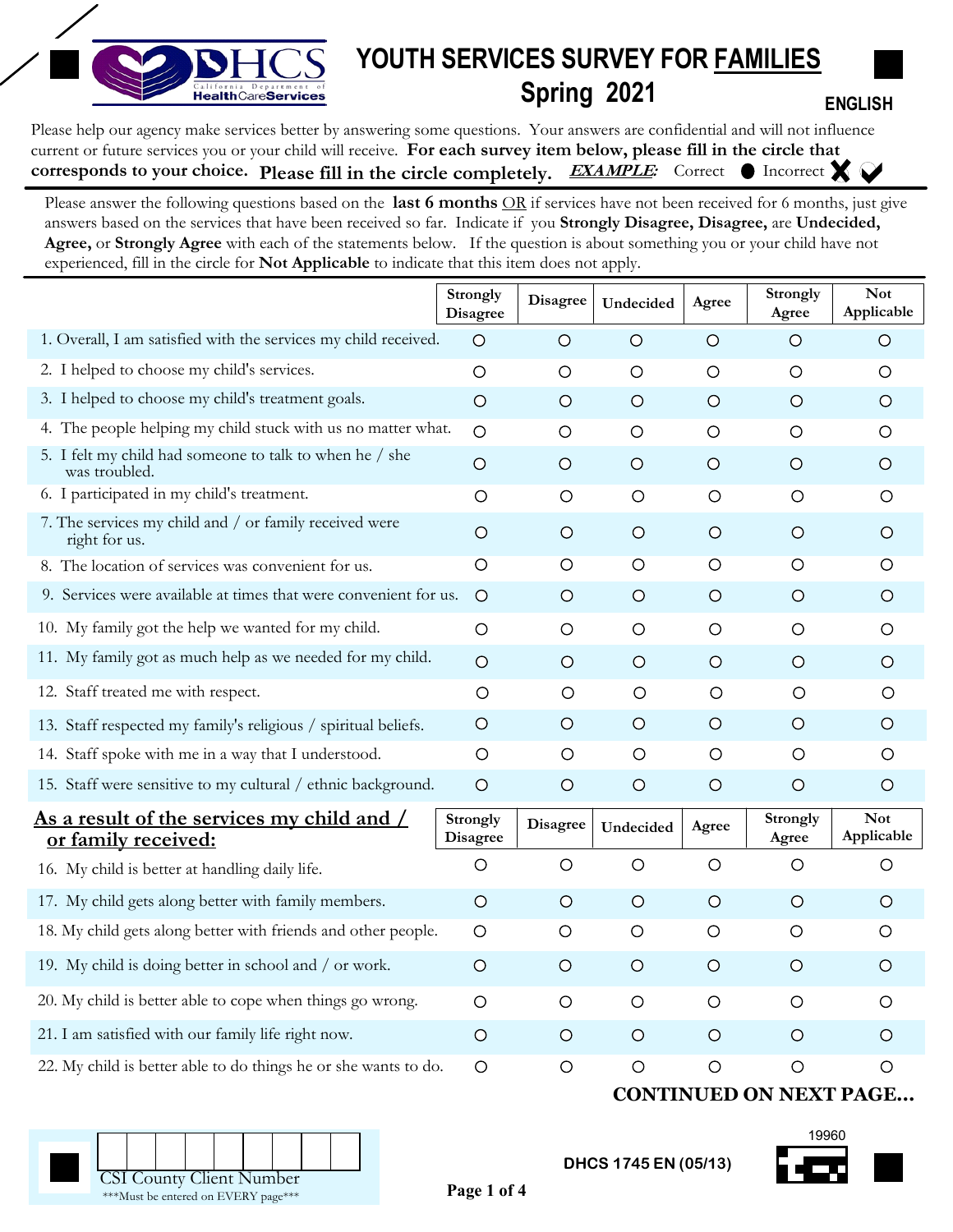#### **For Questions #23-26, please answer for relationships with persons other than your mental health provider(s). As a result of the services my child and / Strongly Strongly Not Disagree Undecided Agree or family received: Disagree Agree Applicable** 23. I know people who will listen and understand me  $\circ$  $\Omega$  $\bigcirc$  $\Omega$  $\Omega$  $\circ$ when I need to talk. 24. I have people that I am comfortable talking with about  $\bigcirc$  $\bigcirc$  $\bigcirc$  $\bigcirc$  $\bigcirc$  $\circ$  my child's problem(s). 25. In a crisis, I would have the support I need from family  $\circ$  $\bigcirc$  $\circ$  $\circ$  $\bigcirc$  $\circ$ or friends. 26. I have people with whom I can do enjoyable things.  $\circ$  $\circ$  $\circ$  $\circ$  $\circ$  $\circ$ 27. What has been the most helpful thing about the services you and your child received over the last 6 months? 28. What would improve the services here?

29. Please provide comments here and /or on the back of this form, if needed. We are interested in both positive and negative feedback.

#### **Please answer the following questions to let us know how your child is doing.**

| 1. Is your child currently living with you? | $OYes$ $ONo$ |  |  |
|---------------------------------------------|--------------|--|--|
|---------------------------------------------|--------------|--|--|

#### **2. Has your child lived in any of the following places in the last 6 months? (Mark all that apply.)**

With one or both parents With another family member O Foster home Therapeutic foster home O Crisis shelter Homeless shelter Group home O Residential treatment center O Hospital Local jail or detention facility O State correctional facility Runaway / homeless / on the streets O Other (describe):

#### **3. In the last year, did your child see a medical doctor (or nurse) for a health check-up or because he/she was sick? (Check one.)**

**4.** Is your child on medication for emotional / behavioral problems?  $\circ$   $\circ$  Yes  $\circ$   $\circ$  No **4a. If yes, did the doctor or nurse tell you and/or your child what side effects to watch for?**  $\bigcirc$  Yes  $\bigcirc$  No

#### **5. Approximately, how long has your child received services here?**

- $O$  This is my child's first visit here.  $O$  1 2 Months
	-
	- My child has had more than one visit but has  $\circ$  3 5 Months 6 months to 1 year received services for less than one month.

## **CONTINUED ON NEXT PAGE...**

More than 1 year



**Page 2 of 4** CSI County Client Number \*\*\*Must be entered on EVERY page\*\*\*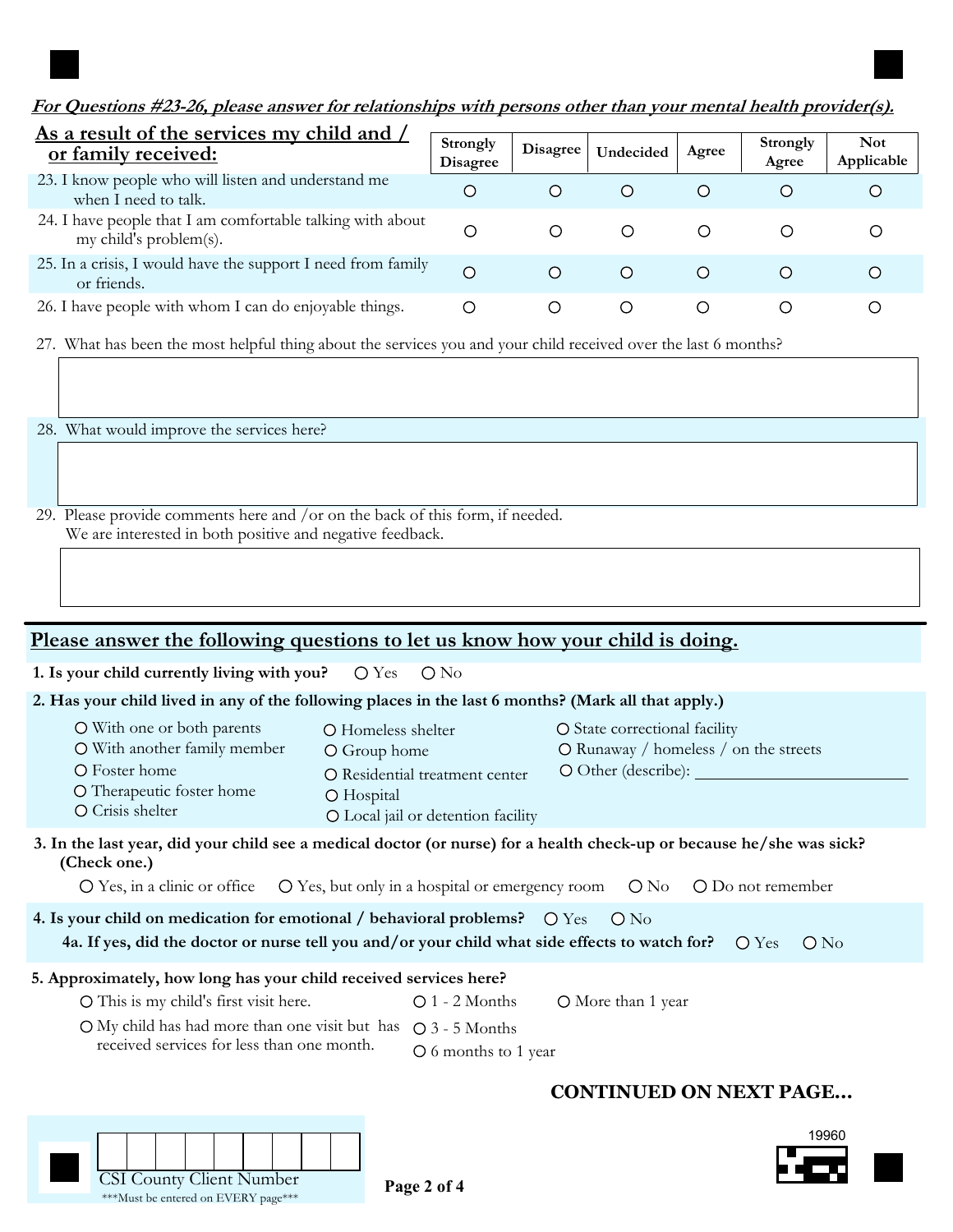| Please answer Questions #6 - 11 if your child has been receiving mental health services for ONE YEAR OR LESS.<br>If your child has been receiving mental health services for 'MORE THAN ONE YEAR,' skip to question 12 below.                                                                                                          |  |  |  |  |  |
|----------------------------------------------------------------------------------------------------------------------------------------------------------------------------------------------------------------------------------------------------------------------------------------------------------------------------------------|--|--|--|--|--|
| 6. Was your child arrested since beginning to receive mental health services? O Yes O No                                                                                                                                                                                                                                               |  |  |  |  |  |
| 7. Was your child arrested during the 12 months prior to that? $\circ$ Yes $\circ$ No                                                                                                                                                                                                                                                  |  |  |  |  |  |
| 8. Since your child began to receive mental health services, have their encounters with the police:                                                                                                                                                                                                                                    |  |  |  |  |  |
| O been reduced (for example, they have not been arrested, hassled by police, taken by police to a shelter or crisis program)<br>O stayed the same<br>O increased<br>O not applicable (they had no police encounters this year or last year)                                                                                            |  |  |  |  |  |
| 9. Was your child expelled or suspended since beginning services? $\overline{O}$ Yes $\overline{O}$ No                                                                                                                                                                                                                                 |  |  |  |  |  |
| 10. Was your child expelled or suspended during the 12 months prior to that? $\circ$ $\circ$ Yes<br>$\overline{O}$ No                                                                                                                                                                                                                  |  |  |  |  |  |
| 11. Since starting to receive services, the number of days my child was in school is:                                                                                                                                                                                                                                                  |  |  |  |  |  |
| O about the same O less O does not apply (please select why this does not apply)<br>$\bigcirc$ greater<br>O child did not have a problem with attendance before starting services<br>O child is too young to be in school<br>O child was expelled from school<br>O child is home schooled<br>O child dropped out of school<br>O other: |  |  |  |  |  |
| <b>SKIP</b> to Question #18 on the next page                                                                                                                                                                                                                                                                                           |  |  |  |  |  |

**Please answer Questions #12-17 only if your child has been receiving mental health services for 'MORE THAN ONE YEAR.'**

**12. Was your child arrested during the last 12 months?**  $\bigcirc$  Yes  $\bigcirc$  No

**13. Was your child arrested during the 12 months prior to that?** O Yes O No

#### **14. Over the last year, have your child's encounters with the police:**

been reduced (for example, they have not been arrested, hassled by police, taken by police to a shelter or crisis program)

O stayed the same

O increased

not applicable (they had no police encounters this year or last year)

**15. Was your child expelled or suspended during the last 12 months?** O Yes O No

**16. Was your child expelled or suspended during the 12 months prior to that?** O Yes O No

### **17. Over the last year, the number of days my child was in school is:**

 $\bigcirc$  greater  $\bigcirc$  about the same  $\bigcirc$  does  $\bigcirc$  does not apply (please select why this does not apply)

O child did not have a problem with attendance before starting services

- O child is too young to be in school
- O child was expelled from school
- O child is home schooled
- O child dropped out of school

 $\circ$  other:



## **CONTINUED ON NEXT PAGE...**



**Page 3 of 4**